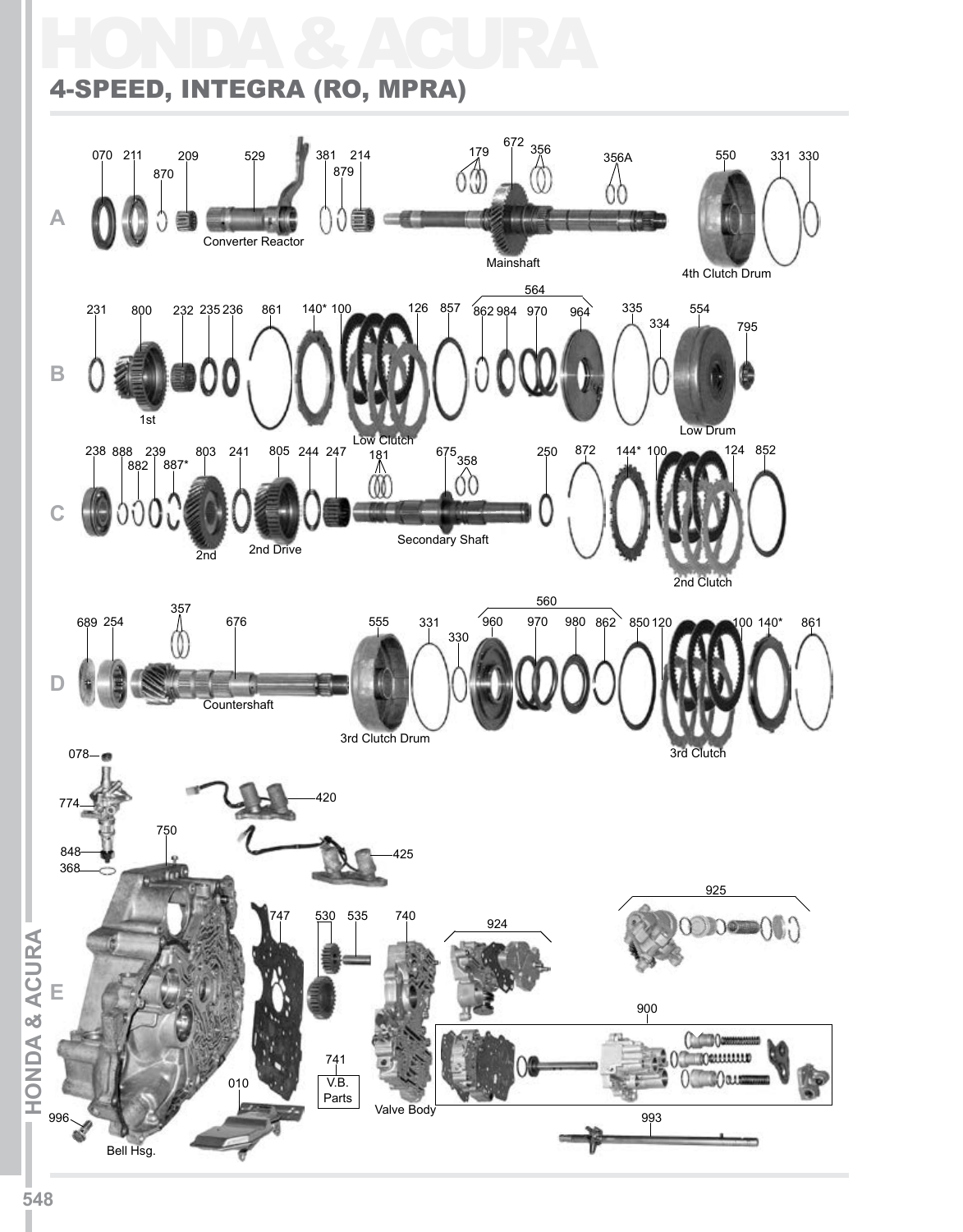

**549**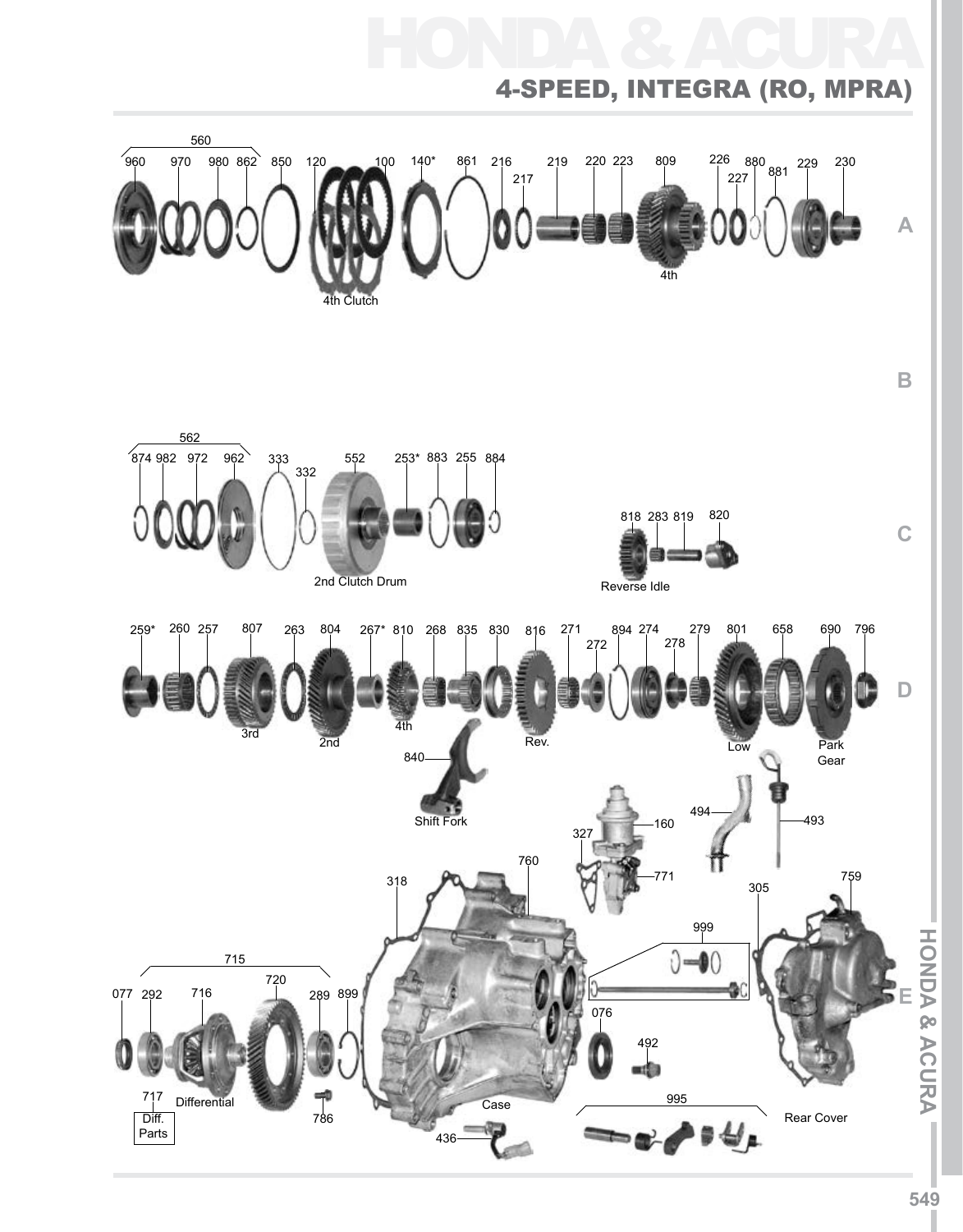## 4-Speed, Integra (RO, MPRA)

|       |            | <b>4-SPEED, INTEGRA (RO, MPRA)</b>                                                                               |     |      |
|-------|------------|------------------------------------------------------------------------------------------------------------------|-----|------|
|       | ILL# Part# |                                                                                                                  | QTY | REF# |
|       |            | <b>OVERHAUL KITS</b>                                                                                             |     |      |
|       |            |                                                                                                                  |     |      |
|       |            | <b>MASTER L/STEEL KITS</b>                                                                                       |     |      |
|       |            |                                                                                                                  |     |      |
|       |            | <b>MASTER W/STEELS KITS</b>                                                                                      |     |      |
|       |            |                                                                                                                  |     |      |
|       |            | <b>FILTERS</b>                                                                                                   |     |      |
|       |            |                                                                                                                  |     |      |
|       |            |                                                                                                                  |     |      |
|       |            | <b>BUSHINGS</b>                                                                                                  |     |      |
|       |            |                                                                                                                  |     |      |
|       |            |                                                                                                                  |     |      |
|       |            | <b>METAL CLAD SEALS</b>                                                                                          |     |      |
|       |            |                                                                                                                  |     |      |
|       |            |                                                                                                                  |     |      |
|       |            | <b>FRICTIONS</b>                                                                                                 |     |      |
|       |            |                                                                                                                  |     |      |
|       |            | <b>STEELS</b>                                                                                                    |     |      |
|       |            |                                                                                                                  |     |      |
|       |            |                                                                                                                  |     |      |
|       |            |                                                                                                                  |     |      |
|       |            |                                                                                                                  |     |      |
|       |            |                                                                                                                  |     |      |
|       |            |                                                                                                                  |     |      |
|       |            |                                                                                                                  |     |      |
|       |            | <b>PRESSURE PLATES</b>                                                                                           |     |      |
|       |            | 140 88715D Press Plate, RO / MPRA 1st / 3rd / 4th Clu (3.44" ID) 10T, Selective (Specify Stamped #1 To #10)  TBA |     |      |
|       |            |                                                                                                                  |     |      |
|       |            |                                                                                                                  |     |      |
|       |            | <b>WASHERS &amp; BEARINGS</b>                                                                                    |     |      |
|       |            |                                                                                                                  |     |      |
|       |            |                                                                                                                  |     |      |
|       |            |                                                                                                                  |     |      |
|       |            |                                                                                                                  |     |      |
|       |            |                                                                                                                  |     |      |
|       |            |                                                                                                                  |     |      |
|       |            |                                                                                                                  |     |      |
|       |            |                                                                                                                  |     |      |
|       |            |                                                                                                                  |     |      |
|       |            |                                                                                                                  |     |      |
|       |            |                                                                                                                  |     |      |
|       |            |                                                                                                                  |     |      |
|       |            |                                                                                                                  |     |      |
| 232   |            |                                                                                                                  |     |      |
| $232$ |            |                                                                                                                  |     |      |
|       |            |                                                                                                                  |     |      |
|       |            |                                                                                                                  |     |      |
|       |            |                                                                                                                  |     |      |
| $236$ |            |                                                                                                                  |     |      |
|       |            |                                                                                                                  |     |      |
|       |            |                                                                                                                  |     |      |
|       |            |                                                                                                                  |     |      |
|       |            |                                                                                                                  |     |      |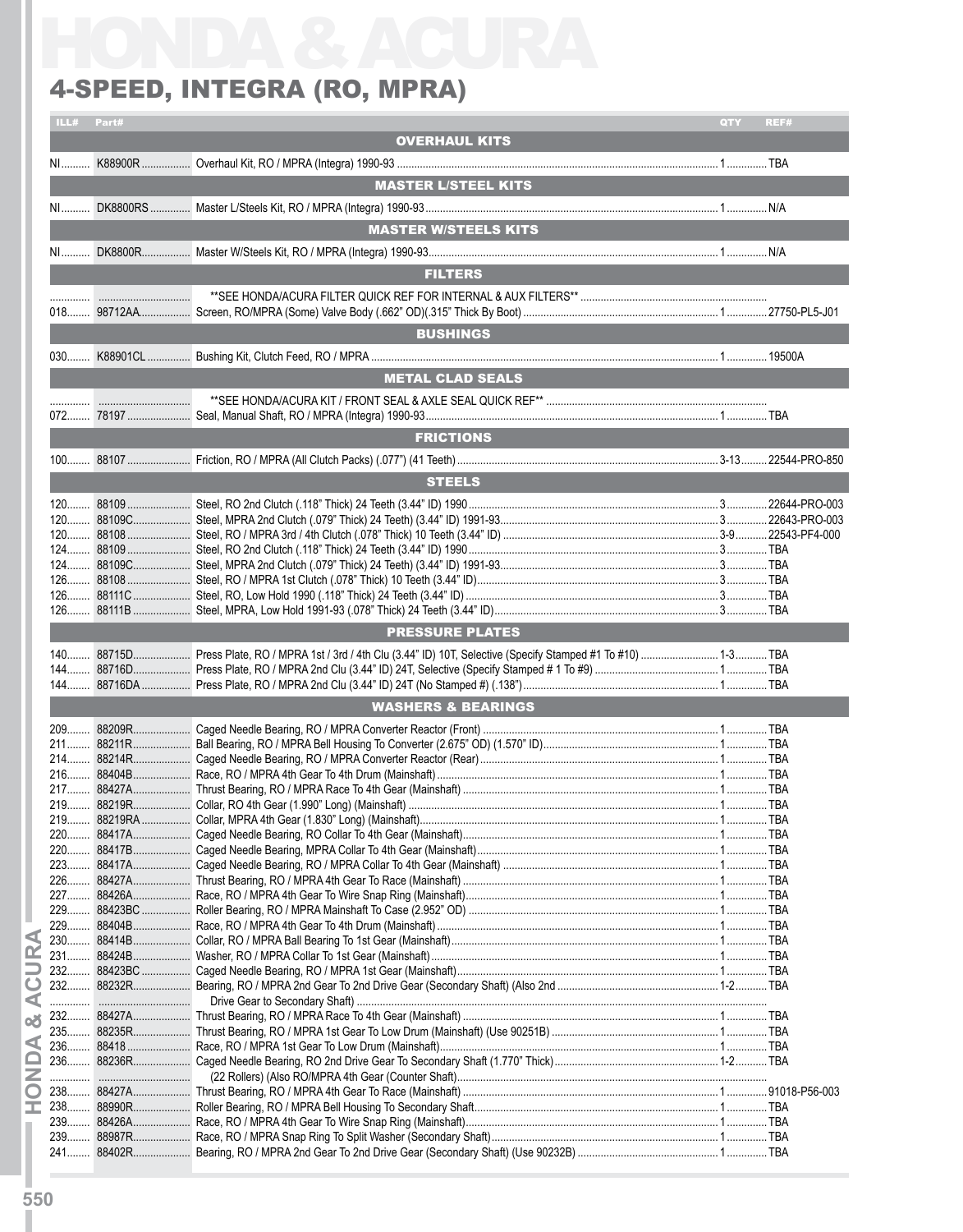## HONDA & ACURA 4-Speed, Integra (RO, MPRA)

| ILL# Part# |                      |                                        | <b>QTY</b> | REF# |
|------------|----------------------|----------------------------------------|------------|------|
|            | 243 88414B           |                                        |            |      |
|            |                      |                                        |            |      |
|            |                      |                                        |            |      |
|            |                      |                                        |            |      |
|            |                      |                                        |            |      |
|            |                      |                                        |            |      |
|            |                      |                                        |            |      |
|            |                      |                                        |            |      |
|            |                      |                                        |            |      |
|            |                      |                                        |            |      |
|            |                      |                                        |            |      |
|            |                      |                                        |            |      |
|            |                      |                                        |            |      |
|            | 260 88417A           |                                        |            |      |
|            |                      |                                        |            |      |
|            |                      |                                        |            |      |
|            |                      |                                        |            |      |
|            |                      |                                        |            |      |
|            |                      |                                        |            |      |
|            |                      |                                        |            |      |
|            |                      |                                        |            |      |
|            |                      |                                        |            |      |
|            |                      |                                        |            |      |
|            |                      |                                        |            |      |
|            |                      |                                        |            |      |
|            |                      | <b>GASKETS &amp; RUBBER COMPONENTS</b> |            |      |
|            |                      |                                        |            |      |
|            |                      |                                        |            |      |
|            |                      | <b>TECHNICAL MANUALS</b>               |            |      |
|            |                      |                                        |            |      |
|            |                      | <b>ELECTRICAL COMPONENTS</b>           |            |      |
|            |                      |                                        |            |      |
|            |                      |                                        |            |      |
|            |                      |                                        |            |      |
|            |                      | <b>MISCELLANEOUS COMPONENTS</b>        |            |      |
|            |                      |                                        |            |      |
|            |                      | <b>PUMP COMPONENTS</b>                 |            |      |
|            |                      |                                        |            |      |
|            |                      |                                        |            |      |
|            |                      | <b>DRUMS</b>                           |            |      |
|            |                      |                                        |            |      |
| 550        | 88815R<br>552 88736R |                                        |            |      |
|            | 552 88736RA          |                                        |            |      |
|            |                      |                                        |            |      |
|            |                      |                                        |            |      |
|            |                      | <b>SPRAGS &amp; ONE WAY CLUTCHES</b>   |            |      |
|            |                      |                                        |            |      |
|            |                      |                                        |            |      |
|            |                      | <b>SHAFTS &amp; DIFFERENTIALS</b>      |            |      |
| 672        |                      |                                        |            |      |
| 672        |                      |                                        |            |      |
|            |                      |                                        |            |      |
|            |                      |                                        |            |      |
| 676        |                      |                                        |            |      |
| 689        |                      |                                        |            |      |
|            |                      |                                        |            |      |
|            |                      |                                        |            |      |
|            |                      |                                        |            |      |
|            |                      | <b>VALVE BODIES</b>                    |            |      |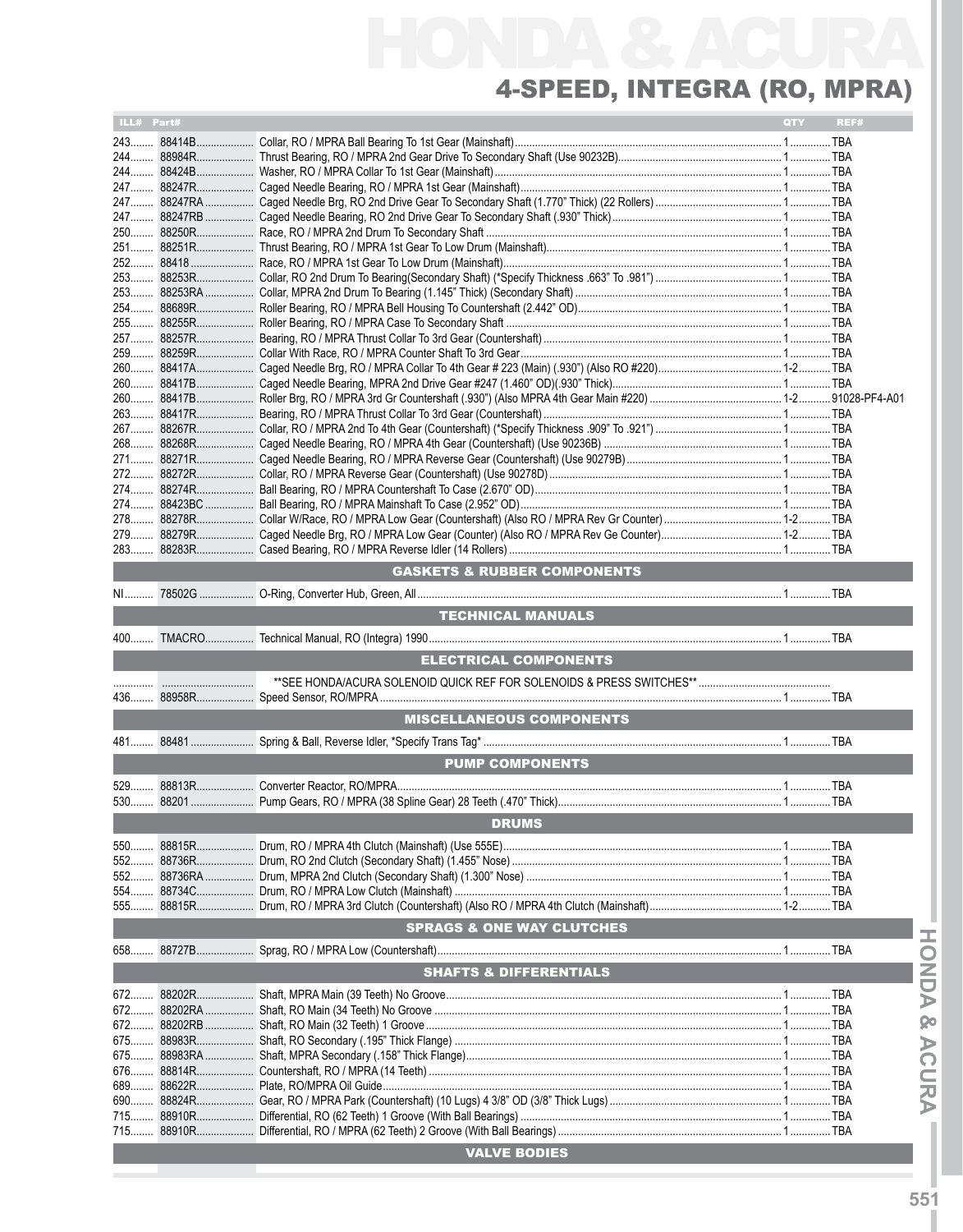## 4-SPEED, INTEGRA (RO, MPRA)

|              | ILL# Part# |                                                               | QTY | REF# |
|--------------|------------|---------------------------------------------------------------|-----|------|
|              |            |                                                               |     |      |
|              |            | <b>HOUSINGS &amp; CASES</b>                                   |     |      |
|              |            |                                                               |     |      |
| 747          |            |                                                               |     |      |
|              |            |                                                               |     |      |
|              |            |                                                               |     |      |
|              |            |                                                               |     |      |
|              |            |                                                               |     |      |
|              |            |                                                               |     |      |
|              |            |                                                               |     |      |
|              |            | <b>GEARS</b>                                                  |     |      |
|              |            |                                                               |     |      |
| $800$        |            |                                                               |     |      |
|              |            |                                                               |     |      |
|              |            |                                                               |     |      |
|              |            |                                                               |     |      |
|              |            |                                                               |     |      |
| 803          |            |                                                               |     |      |
| $804$<br>804 |            |                                                               |     |      |
|              |            |                                                               |     |      |
|              |            |                                                               |     |      |
|              |            |                                                               |     |      |
|              |            |                                                               |     |      |
|              |            |                                                               |     |      |
|              |            |                                                               |     |      |
|              |            |                                                               |     |      |
|              |            |                                                               |     |      |
| $810$        |            |                                                               |     |      |
|              |            |                                                               |     |      |
|              |            |                                                               |     |      |
|              |            |                                                               |     |      |
|              |            |                                                               |     |      |
|              |            |                                                               |     |      |
|              |            |                                                               |     |      |
|              |            | <b>SERVOS, FORKS, REGULATORS, PISTONS &amp; MISCELLANEOUS</b> |     |      |
|              |            |                                                               |     |      |
| 840          |            |                                                               |     |      |
|              |            |                                                               |     |      |
|              |            |                                                               |     |      |
| 850          |            |                                                               |     |      |
| 852          |            |                                                               |     |      |
|              |            |                                                               |     |      |
|              |            |                                                               |     |      |
|              |            |                                                               |     |      |
|              |            |                                                               |     |      |
| 887          |            |                                                               |     |      |
|              |            |                                                               |     |      |
|              |            |                                                               |     |      |
| 924          |            |                                                               |     |      |
| 925          |            |                                                               |     |      |
| $960$        |            |                                                               |     |      |
| $962$        |            |                                                               |     |      |
|              |            |                                                               |     |      |
| 970          |            |                                                               |     |      |
| 972          |            |                                                               |     |      |
| 972          |            |                                                               |     |      |
|              |            |                                                               |     |      |
| 980          |            |                                                               |     |      |
| 982          |            |                                                               |     |      |
| 982          |            |                                                               |     |      |
|              |            |                                                               |     |      |

**HONDA & ACURA**